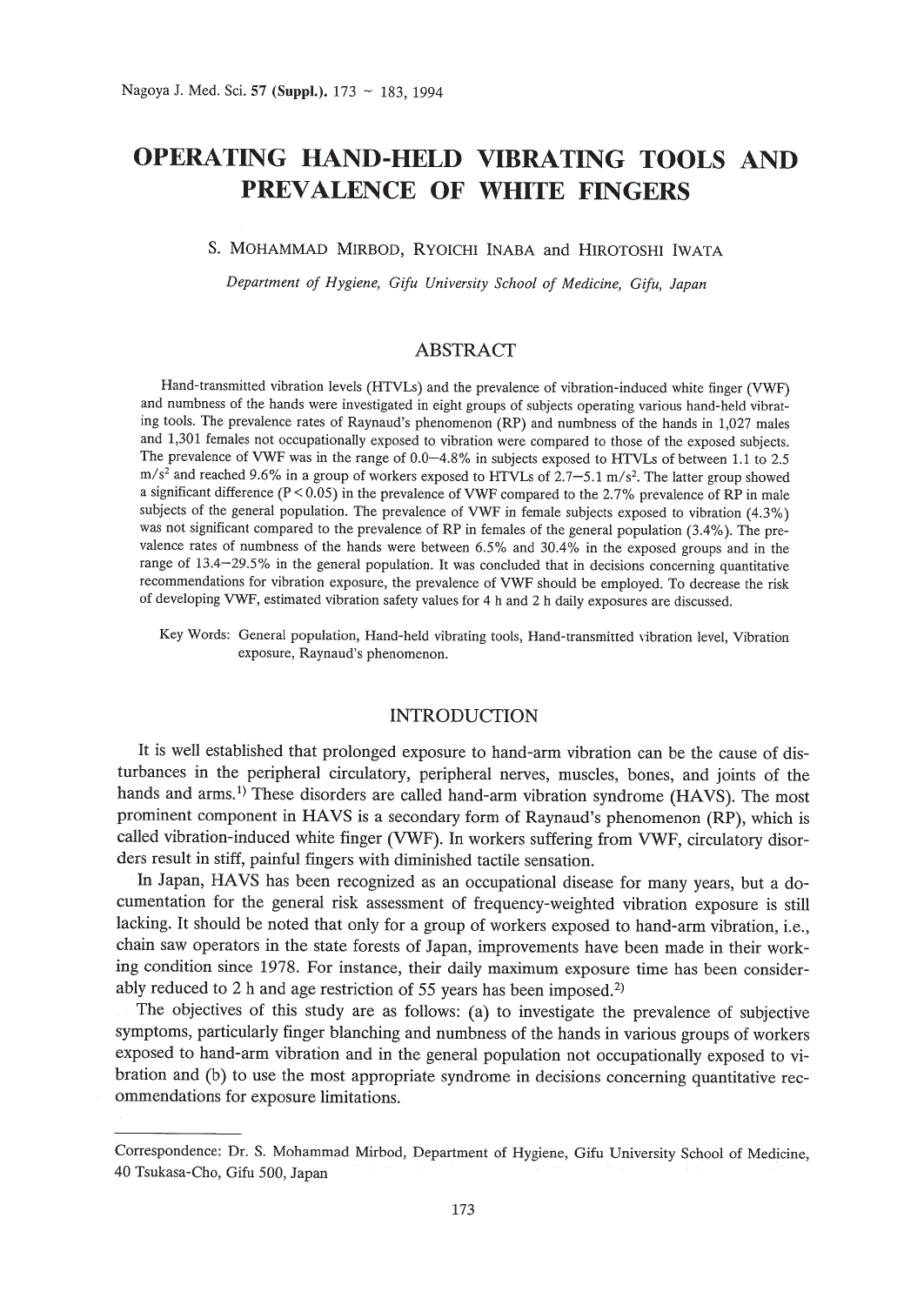## MATERIALS AND METHODS

#### *Subjects not operating vibrating tools*

From a large group of people attending the annual health examination in different health centers in Gifu City, Japan, 1,208 males and 1,946 females not occupationally exposed to vibration were questioned as to whether they had any experience of finger blanching. This part of the survey was conducted using a questionnaire and when, possible, medical interviews. To eliminate the effect of age on the prevalence of RP, 1,027 males and 1,301 females in the range of 30-59 years of age were considered for this study. These subjects were classified into three subgroups according to their ages, i.e., 30s, 40s, and 50s; and the prevalence of RP was then assessed for each subgroup.

#### *Subjects operating vibrating tools*

The hand-transmitted vibration levels (HTVLs) and the prevalence of VWF, numbness, pain or stiffness in the upper and lower extremities were investigated in eight groups of subjects operating various hand-held vibrating tools. These groups were as follows: 164 male dental technicians (group A), 54 male orthopaedists (group B), 256 male technicians of the aircraft industry (group C), 79 male digging laborers (group D), 27 male workers using hand-held grinders in a precision machine industry (group E), 46 female sewing machine operators (group F), 23 male workers using tea harvesters (group G), and 272 male chain saw operators (group H). These subjects were aged 30 to 59 years, except group (E), whose ages ranged from 19 to 57 years.

By means of a questionnaire, interviews, field visits, or during the annual health examination, we gathered detailed information on operating career (years), daily vibration exposure (h/day), various types of vibrating hand tools used on the job, and subjective symptoms. The considered subjective symptoms were: VWF, numbness of the hands, pain in the fingers, stiffness in the hands and/or fingers, and pain in the wrists, arms, shoulders, and lumbar region. These symptoms were classified into 3 categories, i.e., always, sometimes, or rare. In data analysis, selection of "always" or "sometimes" was taken to indicate the presence of a symptom.

The subjects in group A to H have used various types of vibrating tools on their jobs. These tools could be summarized as follows: subjects in Group A mainly use electrically driven grinding and polishing tools; subjects in group B mostly operate plaster saws, power drills, reciprocating saws, and multi-head drills (small or large sized); subjects in group C principally use all types of vibrating tools; subjects in group D use various percussive tools; subjects in group E use chiefly hand-held grinders; subjects in group F operate sewing machines; subjects in group G largely use tea harvesting machines; and subjects in group H often use anti-vibration chain saws.

#### *Vibration measurements*

The frequency-weighted HTVL values  $(L_{h,w})_{\text{cat}}$  while operating vibrating tools were measured on the right or left hand during actual job processes. The measurements were made using a vibration dosimeter - type VB-03 (Rion Co., Tokyo). The dosimeter was connected to an accelerometer  $-$  type PV-90 H (Rion Co.) using an extension cable of about 115 cm length. The accelerometer has a weighting filter conforming to the guidelines of International Organization for Standardization (ISO 5349).<sup>3)</sup> The vibration pick-up is a small sized (i.e. weight = 6 g, and outward size =  $16\phi \times 8$  mm) uni-directional (X-axis) accelerometer. Detailed information on the vibration dosimeter was reported elsewhere. $4-6$ ) The accelerometer was fixed in a small pick-up case and then mounted on the back of the hand using a simple palm band, such as an athletic wrist supporter, with a weight of about 15 g. This technique permitted the monitoring of the  $(L_{h,w})_{e_{0,1}}$  while the subject was holding a vibrating tool. Moreover, fewer complaints have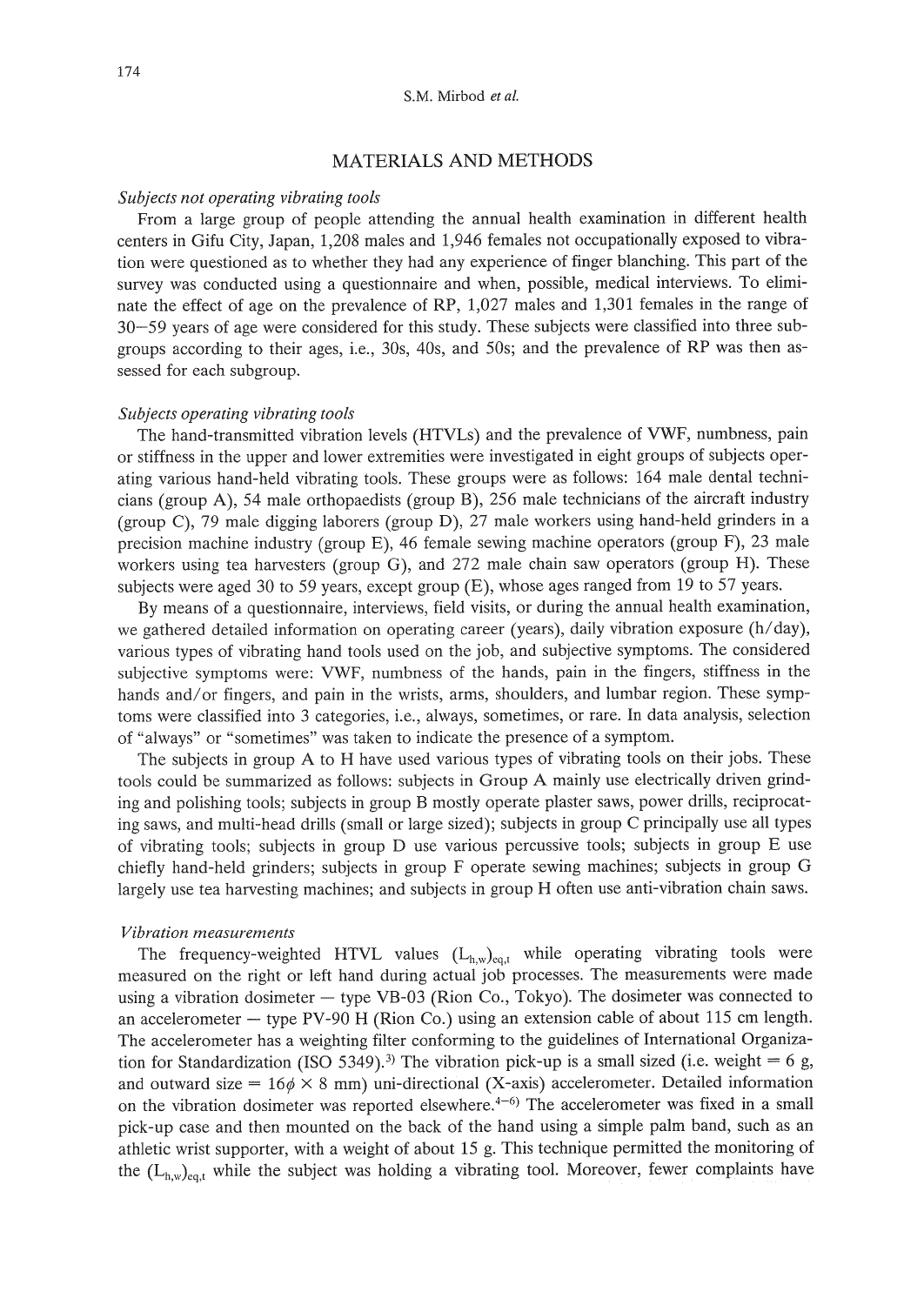been received by subjects when the accelerometer was mounted on the back of the hand.<sup>6)</sup> Also, this technique prevents chattering, which may occur by mounting the accelerometer on the palm while the subject is holding a tool.

### *Statistical methods*

The prevalence rates of all symptoms were computed for the groups of subjects exposed to vibration. As for the general population, the prevalence rate of RP and its 95% confidence interval (95%CI) were derived and compared to the prevalence of VWF in the exposed groups. To test levels of significance, Student's t-test and  $\chi^2$  test were used. The level of significance was set at  $P < 0.05$ .

## RESULTS

## *Prevalence ofRP in the general population*

The prevalence of RP by sex and age in the general population not occupationally exposed to vibration are listed in Table 1. In general, the prevalence of RP tended to be lower in the male group than in the female group. The highest prevalence of RP was noticed among females aged from 30 to 39 years  $(4\%, 95\%CI=1.8-6.2\%)$ . Males in their 40s showed a slightly higher prevalence rate of RP  $(3.1\%, 95\%CI=1.4-4.8\%)$  compared to the other male subgroups. However, no significant differences ( $P > 0.05$ ) could be observed, either between males and females or between the subgroups. On the whole, prevalence rate of RP was noticed at a rate of 2.7% (95%CI=1.7-3.7%) in male subjects and 3.4% (95%CI=2.4-4.4%) in female subjects  $(P>0.05)$ .

## *Operating career and prevalence ofsubjective symptoms in subjects operating vibrating tools*

Table 2 shows age, operating career, and operating hours per day for the different groups of subjects. As can be seen, there was a large variation in the subjects' daily exposure time; and subjects in group (B) where reported to use vibrating tools less than the other subjects  $(0.3 \pm 0.2)$ 

| Table 1. PREVALENCE of RAYNAUD'S PHENOMENON (RP) by SEX and AGE in the GENERAL<br>POPULATION not OCCUPATIONALLY EXPOSED to SEGMENTAL VIBRATION. (95% CI = 95%<br><b>CONFIDENCE INTERVAL)</b> |                          |                          |                                                      |                        |  |
|----------------------------------------------------------------------------------------------------------------------------------------------------------------------------------------------|--------------------------|--------------------------|------------------------------------------------------|------------------------|--|
|                                                                                                                                                                                              | Age (years)              |                          |                                                      |                        |  |
| MA NE                                                                                                                                                                                        | $30 - 39$<br>$(N = 254)$ | $40 - 49$<br>$(N = 392)$ | $50 - 59$<br>$(N = 381)$                             | Total<br>$(N = 1,027)$ |  |
| Prevalence                                                                                                                                                                                   | $6(2.4\%)$               | $12(3.1\%)$              | 10 $(2.6\%)$                                         | 28(2.7%)               |  |
| of RP                                                                                                                                                                                        |                          | $-$ NS $-$               | $-$ NS $-$                                           |                        |  |
| 95% CI                                                                                                                                                                                       | $0.5 - 4.3 \%$           | $1.4 - 4.8 \%$           | $1.0 - 4.2 \%$                                       | $1.7 - 3.7 \%$         |  |
|                                                                                                                                                                                              |                          |                          |                                                      |                        |  |
| <b>FEMALE</b>                                                                                                                                                                                | $30 - 39$                | $40 - 49$                | $50 - 59$                                            | Total                  |  |
|                                                                                                                                                                                              | $(N = 297)$              | $(N = 491)$              | $(N = 513)$                                          | $(N = 1,301)$          |  |
| Prevalence<br>of RP                                                                                                                                                                          | 12 $(4.0\%$              | 17 $(3.5\%)$             | $15(2.9\%)$                                          | 44 (3.4 %)             |  |
|                                                                                                                                                                                              |                          | $NS -$                   | $\overline{\phantom{1}}$ NS $\overline{\phantom{1}}$ |                        |  |
| 95% CI                                                                                                                                                                                       | $1.8 - 6.2 \%$           | $1.9 - 5.1 \%$           | $1.5 - 4.3%$                                         | $2.4 - 4.4%$           |  |
| (NS: not significant)                                                                                                                                                                        |                          |                          |                                                      |                        |  |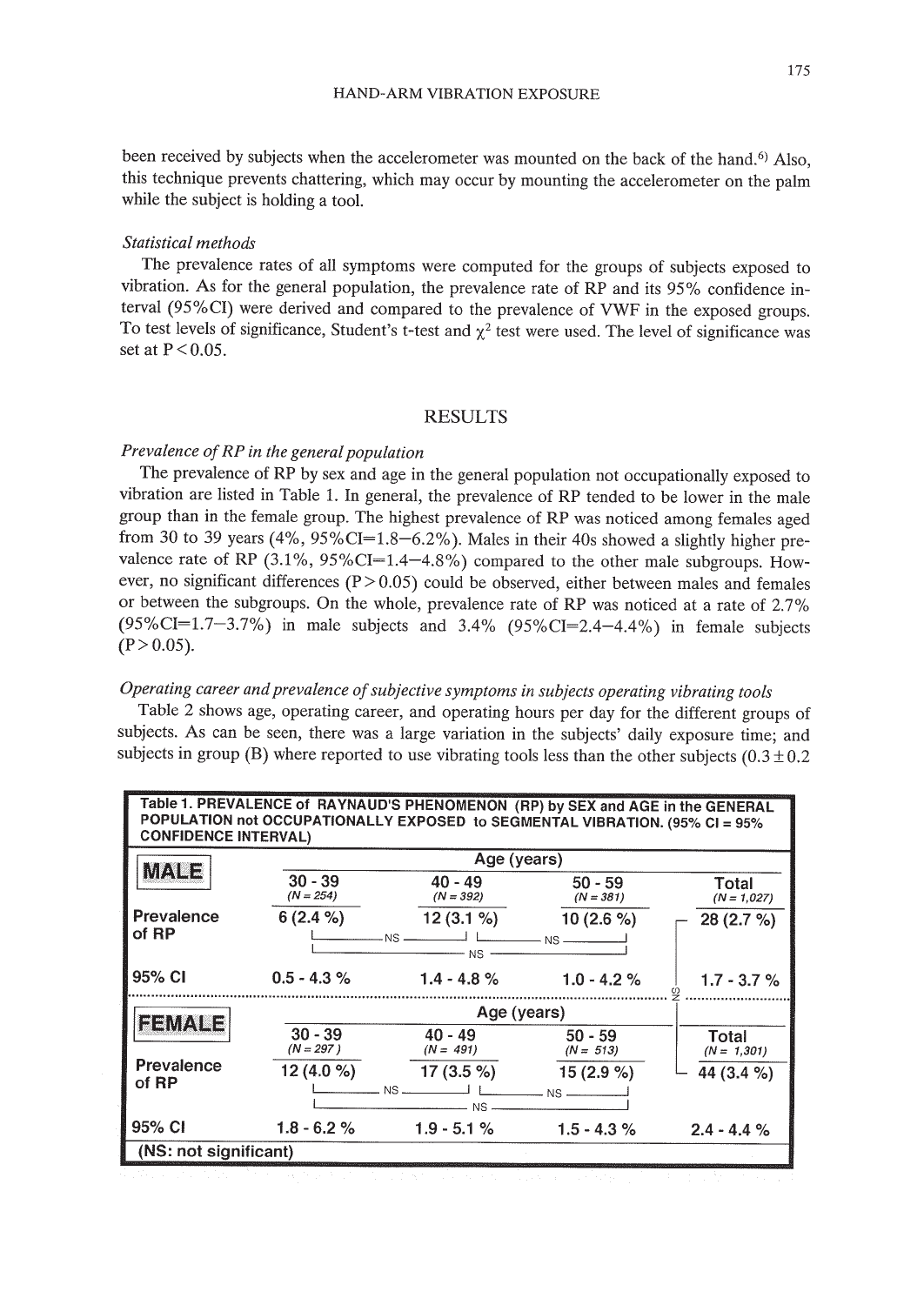| Table 2. The MEAN and STANDARD DEVIATION of AGE, OPERATING PERIOD and DAILY EXPOSURE<br>TIME in EIGHT GROUPS of SUBJECTS EXPOSED to HAND-TRANSMITTED VIBRATION. |                    |                  |                                   |                                |
|-----------------------------------------------------------------------------------------------------------------------------------------------------------------|--------------------|------------------|-----------------------------------|--------------------------------|
| <b>GROUP</b>                                                                                                                                                    | No. of<br>subjects | Age *<br>(years) | <b>Exposure period</b><br>(years) | Daily exposure<br>time (h/day) |
| (A) Dental technicians                                                                                                                                          | 164                | $38.8 \pm 6.3$   | $12.8 \pm 6.0$<br>$(2 - 29)$      | $4.1 \pm 2.2$<br>$(0.5 - 8.0)$ |
| (B) Orthopaedists                                                                                                                                               | 54                 | $43.3 \pm 7.6$   | $18.1 \pm 8.9$<br>$(5 - 30)$      | $0.3 \pm 0.2$<br>$(0.1 - 1.0)$ |
| (C) Aircraft factory technicians                                                                                                                                | 256                | $39.7 \pm 7.1$   | $17.4 \pm 5.6$<br>$(4 - 27)$      | $3.9 \pm 1.4$<br>$(0.2 - 5.0)$ |
| (D) Digging laborers                                                                                                                                            | 79                 | $42.8 \pm 6.2$   | $21.9 \pm 8.2$<br>$(1 - 29)$      | $4.5 \pm 1.8$<br>$(2.0 - 6.0)$ |
| (E) Operators of grinders                                                                                                                                       | 27                 | $37.5 \pm 14.1$  | $15.9 \pm 12.5$<br>$(1 - 33)$     | $2.6 \pm 1.1$<br>$(1.0 - 5.0)$ |
| (F) Sewing machine operators                                                                                                                                    | 46                 | $50.2 \pm 6.1$   | $21.3 \pm 7.2$<br>$(1 - 27)$      | $(4.0 - 5.0)$                  |
| (G) Operators of tea pluckers                                                                                                                                   | 23                 | $53.5 \pm 3.8$   | $26.6 \pm 9.2$<br>$(10 - 40)$     | $6.8 \pm 2.3$<br>$(3.0 - 8.0)$ |
| (H) Chain saw operators                                                                                                                                         | 272                | $52.8 \pm 4.9$   | $18.9 \pm 7.5$<br>$(1 - 35)$      | $3.0 \pm 2.0$<br>$(0.5 - 5.0)$ |
| *: All subjects aged from 30 to 59 years, except group (E) whose ages ranged from 19 to 57 years.                                                               |                    |                  |                                   |                                |

h/day). In contrast, the mean daily exposure times of workers in groups (D) and (G) were found to be higher than in the other workers  $(4.5 \pm 1.8$  and  $6.8 \pm 2.3$  h/day, respectively). Subjects in group (G) tended to be older  $(53.5 \pm 3.8 \text{ years})$ , and have had longer experience using vibrating tools  $(26.6 \pm 9.2 \text{ years})$ .

The prevalence rates of the investigated symptoms are illustrated in Fig. 1. Of the symptoms, VWF had the lowest percentage prevalence, compared to the other symptoms. As shown among the 8 groups, there were great variations in the prevalence rates of subjective symptoms. Pain in the arms, shoulders, and lumbar region were frequent complaints. For the three mentioned symptoms as well as numbness of the hands, workers in group (G) showed high prevalence rates, although none of these subjects (n=23) had VWF.

The prevalence rates of VWF or RP and numbness of the hands are shown in Fig. 2. These results together with the prevalence of pain in the hands, significant differences, and vibration exposure levels are listed up in Table 3. VWF, one of the most typical symptoms in vibration syndrome, was observed at a rate of  $0.0-4.6\%$  in groups A-G. Even if subjects in group (A) showed a slightly higher prevalence of VWF, nevertheless among the mentioned groups the difference in the VWF prevalence rates was not significant. The prevalence rate of VWF was significantly  $(P < 0.05)$  higher in group  $(H)$  than in group  $(C)$  or group  $(D)$ . Of the subjects, only those in group (H) had significant difference in the prevalence of VWF compared to the prevalence rate of RP in males of the general population (9.6% vs. 2.7%,  $P < 0.05$ ).

The prevalence rate of numbness of the hands was observed in 6.5-30.4% of the exposed groups. The differences among the groups were significant at the 5% level (shown in Table 3). Regarding the general population, numbness of the hands occurred in 13.4% of males (85 out of 635 subjects) and complaints increased to 29.5% in females (141 out of 478 subjects), the difference being significant at the 5% level. The prevalence of numbness of the hands in male subjects of the general population was almost the same as in groups A-D and H. Female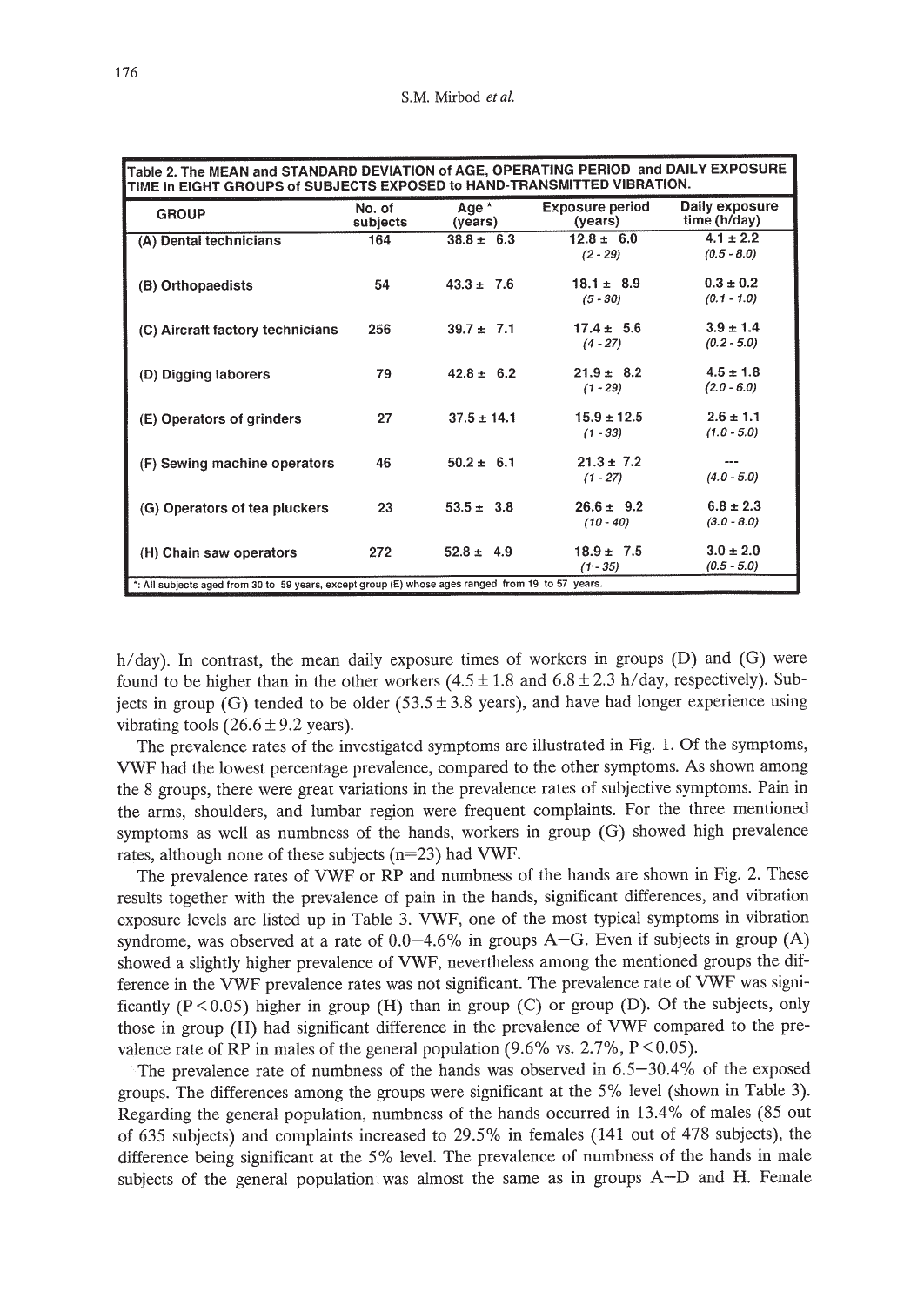

Fig. 1. Prevalence rate of subjective symptoms in subjects (8 groups) exposed to hand-transmitted vibration.



Fig. 2. Prevalence rates of VWF or RP and numbness of the hands in subjects operating vibrating tools and in the general population not occupationally exposed to vibration.  $(*: P < 0.05)$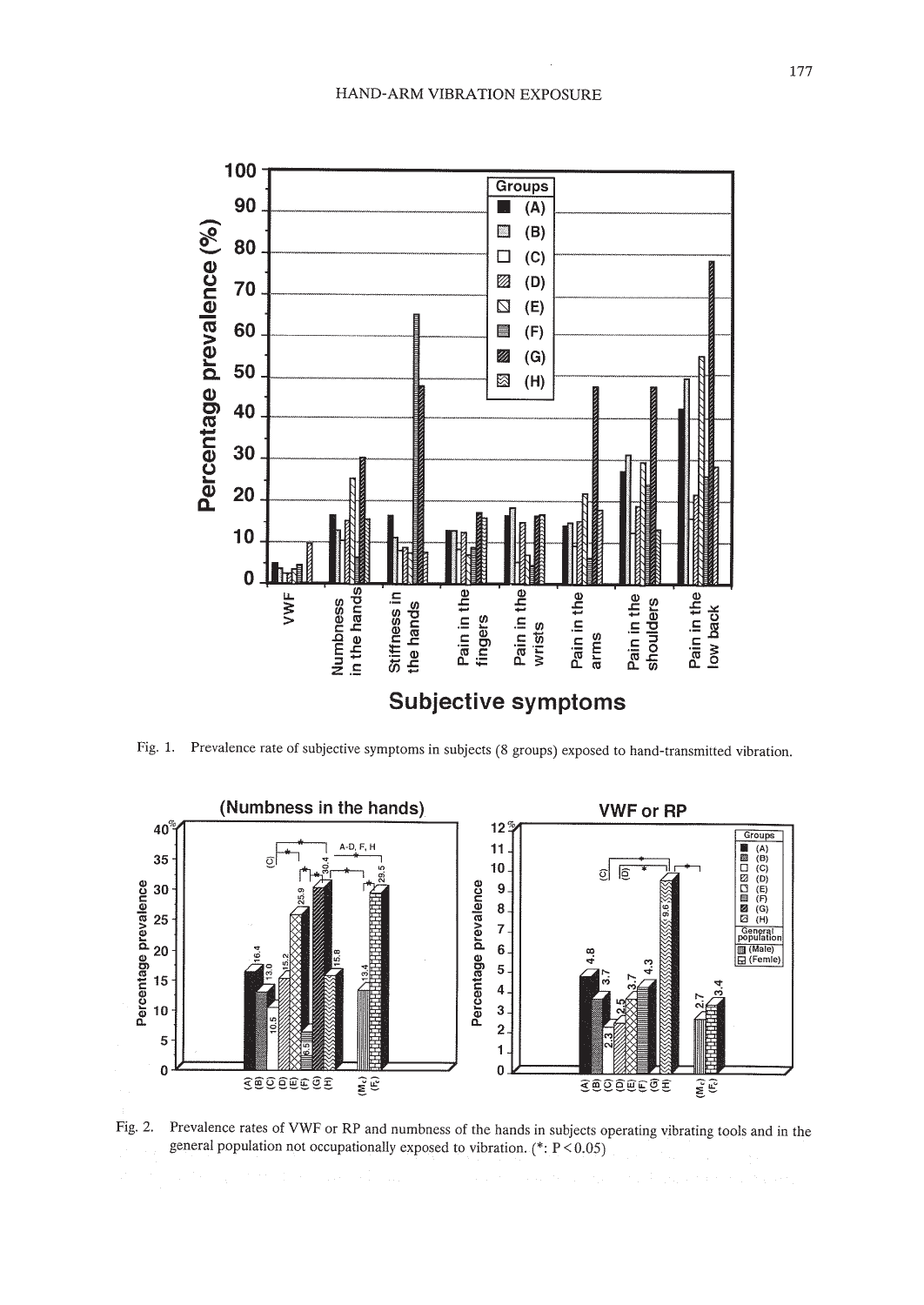| Group                                    | Number of<br>subjects | <b>VWF/RP</b><br>(%) | <b>Numbness</b><br>(%)     | Pain in the hands<br>(%) | Exposure time (h/day)<br>(Mean ± SD, range) | Frequency-weighted<br>acceleration (m/s) |
|------------------------------------------|-----------------------|----------------------|----------------------------|--------------------------|---------------------------------------------|------------------------------------------|
| (A) Male dental<br>technicians           | 164                   | 8(4.8%)              | 27 (16.4 %)                | 21 (12.8 %)              | $4.1 \pm 2.2$<br>$(0.5 - 8.0)$              | 1.7                                      |
| (B) Male ortho-<br>paedists              | 54                    | 2(3.7%)              | 7(12.9%                    | 7(12.9%                  | $0.3 \pm 0.2$<br>$(0.1 - 1.0)$              | $1.0 - 2.4$                              |
| (C) Male aircraft<br>factory technicians | 256                   | $6(2.3\%)$           | 27 (10.5 %)                | 22(8.6%                  | $3.9 \pm 1.4$<br>$(0.2 - 5.0)$              | $2.3 - 2.5$                              |
| (D) Male diggin<br>laborers              | 79                    | 2(2.5%)              | 12 (15.2 %)                | 10 (12.6 %)              | $4.5 \pm 1.8$<br>$(2.0 - 6.0)$              | $1.6 - 2.1$                              |
| (E) Male operators<br>0f arinders        | 27                    | 1(3.7%)              | 7(25.9%                    | 2(7.4%                   | $2.6 \pm 1.1$<br>$(1.0 - 5.0)$              | $1.2 - 2.0$                              |
| (F) Female sewing<br>machine operators   | 46                    | 2(4.3%               | 3(6.5%)                    | 4 (8.7 %)                | $\overline{\phantom{a}}$<br>$(4.0 - 5.0)$   | 1.6                                      |
| (G) Male operators of<br>tea pluckers    | 23                    | 0.0                  | 7(30.4%                    | 4 (17.4 %)               | $6.8 \pm 2.3$<br>$(3.0 - 8.0)$              | $1.1 - 2.3$                              |
| (H) Male chain saw<br>operators          | 272                   | 26 (9.6 %)           | 43 (15.8 %)                | 44 (16.2 %) -            | $3.0 \pm 2.0$<br>$(0.5 - 5.0)$              | $2.7 - 5.1$                              |
| $(Mc)$ Male general<br>population        | 1,027                 | 28 (2.7 %)           | 85 (13.4 %)<br>$[n = 635]$ | $\sim$                   |                                             |                                          |
| $(F_n)$ Female general<br>population     | 1.301                 | 44 (3.4 %)           | 141 (29.5 %)<br>$[n=478]$  |                          |                                             | $\sim$ $\sim$                            |

subjects of the general population complained more frequently than did those in the other groups (except group G). There was also a significant sex difference in the prevalence of the aforementioned symptom between female sewing machine operators (group F) and female subjects of the general population (6.5% vs. 29.5%,  $P < 0.05$ ).

Pain in the hands was observed in 8.6% of group C, in 7.4% of group E and in 8.6% of group F, but the rates showed a rise to 12.6-17.4% among the other groups. The prevalence of this symptom was significantly ( $P < 0.05$ ) higher in group H as compared with that in group C. The rates were not significant among the other groups.

#### *Vibration exposure*

The results of frequency-weighted HTVL (Table 3) showed that subjects in groups A to G are exposed to segmental vibration  $[(L_{h,w})_{\text{eq}}]$  at levels between 1.1 and 2.5 m/s<sup>2</sup>, but the measured values in chain saw operators (group H) increased to  $2.7-5.1$  m/s<sup>2</sup>.

#### DISCUSSION

Vibratory tool operation is a recognized cause of vibration syndrome in many industrial settings. In Japan, it has been estimated that about 1.3 million workers are exposed to vibration.?)

For the limitation of exposure and hazards of segmental vibration exposure, a number of standards have been established in several countries. For instance, in the United Kingdom, $8$ ) a safety value of 4 m/s<sup>2</sup> during 4 h daily for 8 years is supposed to result in 10% prevalence of VWF. In Denmark,<sup>9)</sup> a recommendation has been made to reduce exposure to less than 3.1  $m/s<sup>2</sup>$ , a level said to result in 10% prevalence of VWF with a daily 4-h exposure for 10 years. Most of these safety values are based on criteria published by the International Organization for Standardization (ISO 5349).<sup>3)</sup>

In Japan, the ISO guidelines 5349 have mostly been used for the assessment of risk due to hand-arm vibration. However, because of differences in climatic conditions, physical extent,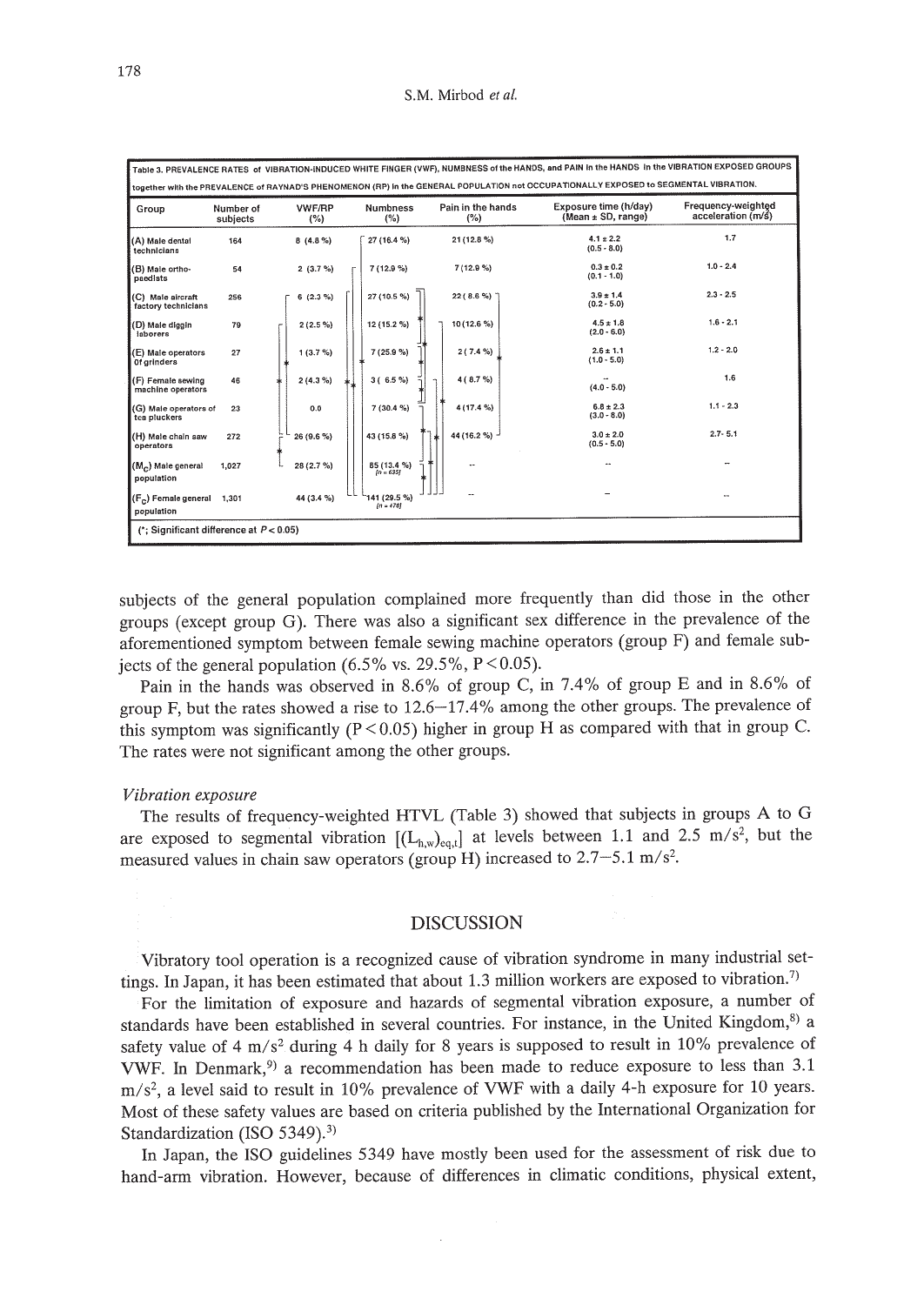| Table 4. PREVALENCE RATES OF RAYNAUD'S PHENOMENON (RP) in the<br>JAPANESE GENERAL POPULATION not OCCUPATIONALLY EXPOSED<br>to HAND-ARM VIBRATION. |                                   |                   |  |
|---------------------------------------------------------------------------------------------------------------------------------------------------|-----------------------------------|-------------------|--|
| Author's name<br>and year of publication                                                                                                          | RP<br>Male                        | Female            |  |
| Miyashita, et al.<br>[1992]                                                                                                                       | $2.3\%$<br>(44)                   |                   |  |
| Harada, et al.<br>[1991]                                                                                                                          | 1.2%<br>(1875)                    | $2.2\%$<br>(1998) |  |
| Inaba, et al.<br>[1989]                                                                                                                           | $1.3\%$<br>(149)                  | 1.5%<br>(256)     |  |
| Iwata, et al.<br>[1987]                                                                                                                           | $2.5\%$<br>(635)                  | 4.6 $%$<br>(835)  |  |
| Futatsuka, <i>et al.</i><br>[1986]                                                                                                                | $0.5 - 2.0 %$                     |                   |  |
| Futatsuka, <i>et al.</i><br>[1985]                                                                                                                | $2.3 - 2.4 \%$<br>$(44$ and $42)$ |                   |  |
| <b>Present study</b>                                                                                                                              | $2.7\%$<br>(1027)                 | 3.4%<br>(1301)    |  |
| The numbers in parenthesis show the total number of subjects reported in each survey.                                                             |                                   |                   |  |

Table 4. PREVALENCE RATES of RAYNAUD'S PHENOMENON (RP) in the

tolerance of working with hand-held vibrating tools, and the prevalence rates of RP in the general population, a vibration-dose limit for Japanese workers is imperative. Such guidelines would be beneficial to achieve compatibility with standards of other countries. Hence, the present study was designed with particular attention to the prevalence of white finger in workers exposed to vibration and in the general Japanese population not using vibrating tools.

The results indicated that there were no significant differences in the prevalence rates of RP in male and female subjects divided into three subgroups. These results were almost similar to those reported<sup>10-15</sup>) in some investigations conducted in Japan (Table 4). The prevalence of RP in male subjects did not differ significantly from that reported<sup>16)</sup> in 256 Chinese male workers not exposed to vibration  $(1.6\%, 95\% \text{CI} = 0.1 - 3.1\%)$ .

A comparison of the prevalence rates of RP in the above-mentioned surveys with those of studies with Caucasian subjects shows that the prevalence rates for Japanese and Chinese males and females are lower than those for Caucasians. For instance, Silaman et al.<sup>17)</sup> reported that the prevalence rates were 11.0% in males and 19.0% in females. Walker et al. 18) showed 9.5% prevalence in the male population not exposed to vibration, and Bovenzi et al.<sup>19,20</sup> reported prevalence rates of  $6.6\%$  and  $8.3\%$  among males not using vibrating tools. Leppert et al.<sup>21)</sup> showed a prevalence rate of 15.6% in the female population. Hellstrøm et al.<sup>22)</sup> reported 14.0% in forest workers not exposed to vibration and 9.0% in male indoor workers not exposed to vibration. On the other hand, Weinrich et al.<sup>23)</sup> reported that the prevalence rates were 2.8% in males and 3.8% in females of South Carolina residents. The reason for the difference between Weinrich's report and others is not apparent. However, it should be noted that most of the other studies have been performed in countries colder than South Carolina, and it would not be surprising that a higher number of Raynaud's phenomenon patients could be detected because of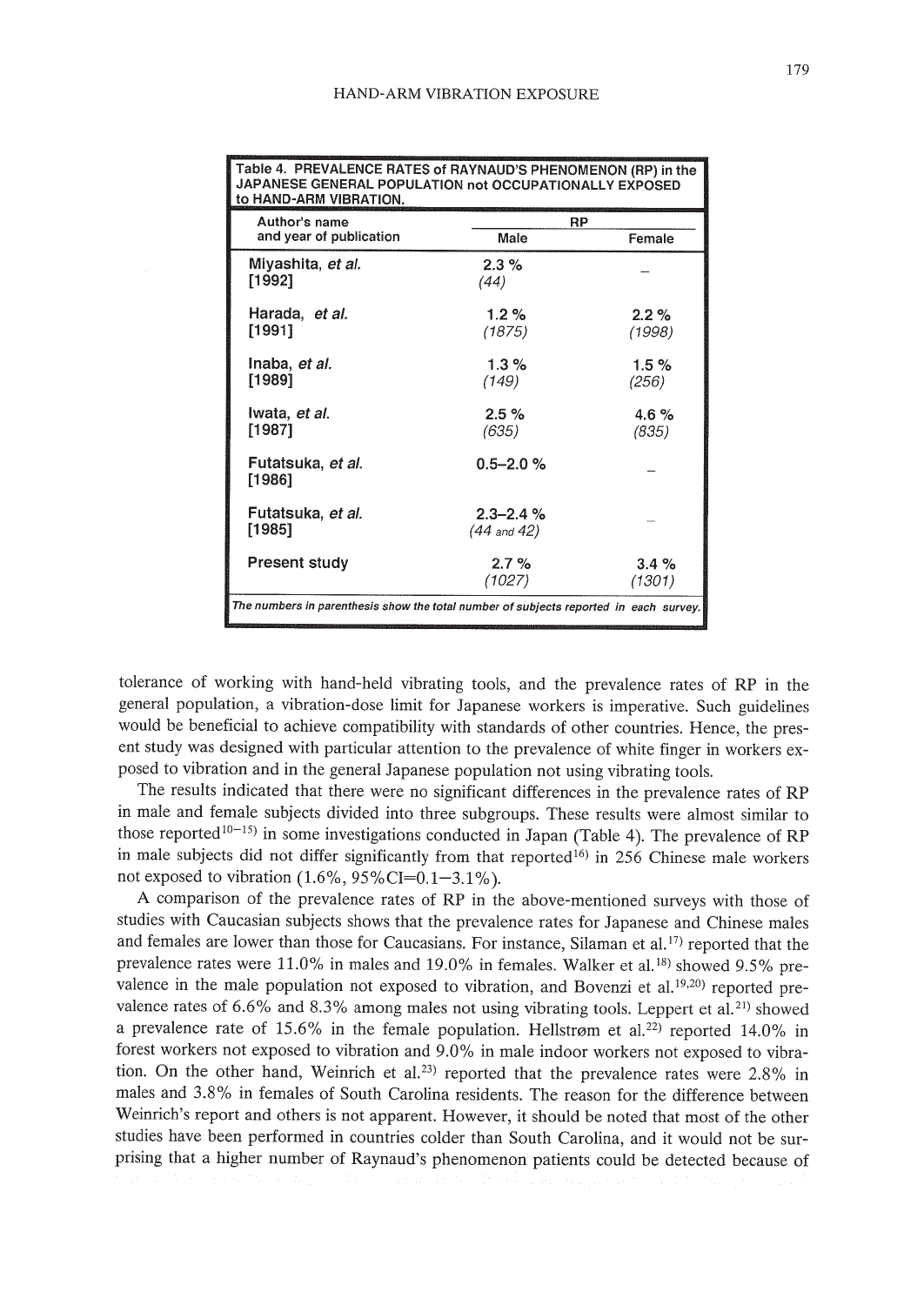more frequent exposure to cold, the triggering stimulus.

Regarding the discussed materials, it may be concluded that the prevalence rates of RP among Japanese and Chinese are lower than in Caucasians. This difference between the prevalence rates for Japanese and Caucasians suggests that in the Japanese vibration exposure guidelines, the difference in the prevalence of Raynaud's phenomenon between the races should be taken into account. This means that in some European countries, for instance, the documentation may provide safety levels that would result in 10% VWF after several years' vibration exposure. But in Japan, sufficient evidence is available at this time<sup>5</sup> (i.e., a lower prevalence of VWF compared to those in 1970s) that this level of VWF is considered as the actual occurrence of HAVS in the exposed workers.

We demonstrated that when the values of HTVLs were about  $\leq 2.5$  m/s<sup>2</sup>, the prevalence of VWF in the exposed subjects (groups A-G) did not differ significantly from the prevalence rates of RP in male and female subjects of the Japanese general population. However, subjects in group H (HTLVs of 2.7-5.1 *m/s2)* showed a significant difference in the prevalence of VWF as compared to the prevalence rate of RP in male subjects of the general population. It should be mentioned that the HTVL values were obtained in the X-axis (on the back of the hand), which in some cases may be lower that that of combined components  $(X, Y, and Z)$ . The differences at vibration magnitude of up to 4.8  $m/s<sup>2</sup>$  have been shown<sup>24)</sup> to be about 1.2  $m/s<sup>2</sup>$ . Therefore, we speculate that if the HTVLs are about  $2.5 \pm 1.2$  m/s<sup>2</sup>, the risk of developing VWF in the exposed subjects may be decreased to some extent.

The fact that the mean daily exposure of these subjects (except group G) was about 4  $h$ /day leads one to infer that the proposed vibration-dose limit should be considered for 4 h total daily exposure. As already pointed out, in some Japanese industrial sectors, the maximum daily vibration exposure has been reduced to  $2 h/day$ ; therefore it is necessary to present a vibration-dose limit for 2 h daily vibration exposure.

A review of the literature was conducted on available publications from Japan and China which contain useful information on the relationship between exposure and response, i.e., between vibration magnitude and duration of exposure and the occurrence of VWE Among numerous reports, only publications in which the daily exposure time of workers had been cited to be  $\leq$  2 h/day were carefully selected.<sup>15,25,26</sup>) On the basis of the data collected, the prevalence rates of VWF were plotted against the frequency-weighted acceleration levels (Fig. 3). There was a significant correlation ( $p < 0.05$ ) between the prevalence of VWF and the vibration dose  $(y=-18.5+4.6x, R^2=0.8)$ . By using the equation, it may be speculated that the prevalence of VWF in workers using vibrating tools would be within the prevalence of RP of the Japanese general population, if vibration magnitude is below about  $4.5 \pm 1.2$  m/s<sup>2</sup>. This value was considered as the vibration-dose limit during 2 h daily segmental vibration exposure. However, the possible application of this value remains to be investigated.

Numbness in the hands in the unexposed female subjects was significantly higher than in those of some groups using vibrating tools (Fig. 2). However, in the male subjects not using vibrating tools, this symptom was less prone to occur as compared to the female subjects; the prevalence rate was comparable to that in the exposed groups (except groups E and G). For instance, the prevalence of numbness in subjects of group H who had used chain saws for the past several years and had to work in cold climate, was 15.8%, compared to the 13.4% in the male subjects not exposed to vibration. These findings indicate that in some subjects hand-arm vibration exposure does not necessarily coincide with numbness, and such cases cannot be properly classified with the proposed scale.<sup>27)</sup> Also, it may be concluded that nerve disturbances should not be employed in the scale for the classification of VWF.<sup>28)</sup> We suggest that when investigating (or grading) the neurological symptoms in vibration-exposed persons, it is necessary to include a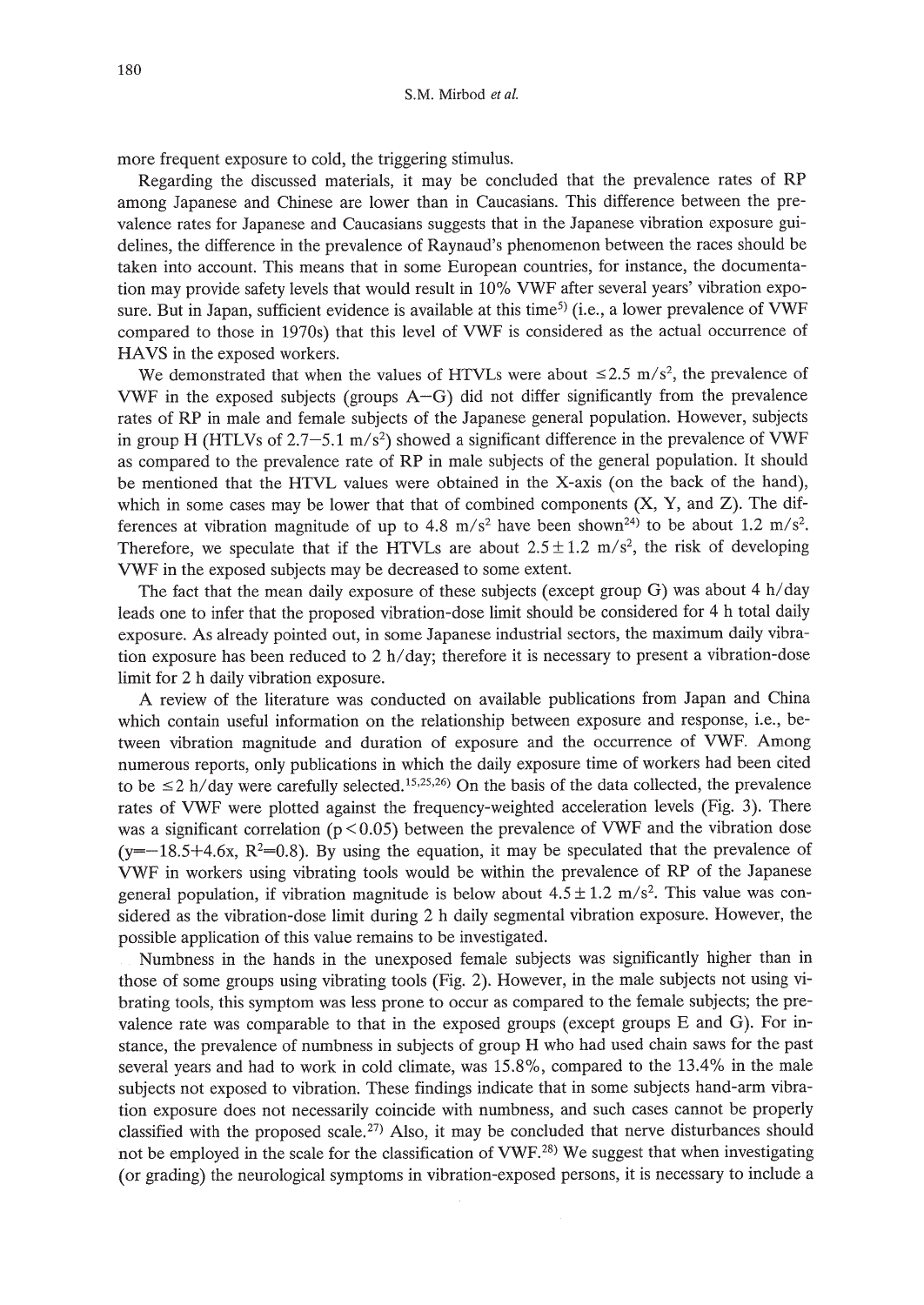

Fig. 3. Relation between the prevalence rate of VWF and the frequency-weighted acceleration level in various groups of subjects with  $\leq$ 2 h/day segmental vibration exposure (data from Ref. 15, 25, 26). The predicted prevalence rates of VWF at different vibration dose levels are also presented.

reference group not exposed to vibration in such a survey.

Among occupationally vibration-exposed workers, a common complaint in the hand-arm locomotor is pain in the upper extremities. The increased prevalence rates of these complaints in some groups provide strong evidence for a dominant work related aetiology in development of these symptoms. For instance, workers in group G showed higher prevalence rates of various subjective symptoms compared to other subjects. This might be attributed to the small number of subjects in group G  $(n=23)$ , their ages (i.e., older than other groups), and their operating career (i.e., longer experience and longer daily exposure time).

In contrast to high prevalence rates of subjective symptoms in group G, no one of these subjects suffered from VWF. To find out a possible reason for this particular symptom, we reviewed all information on these subjects' operating career. It was noticed that the annual outdoor activities of these subjects are mostly concentrated in the period between April and August, when the mean outdoor air temperature on their job is often between 14°C and 27°C. Also, it should be mentioned that anti-vibration materials have been equipped on the handles of all tea harvesting machines (tea pruners and tea pluckers) used by these workers. This technique reduces, to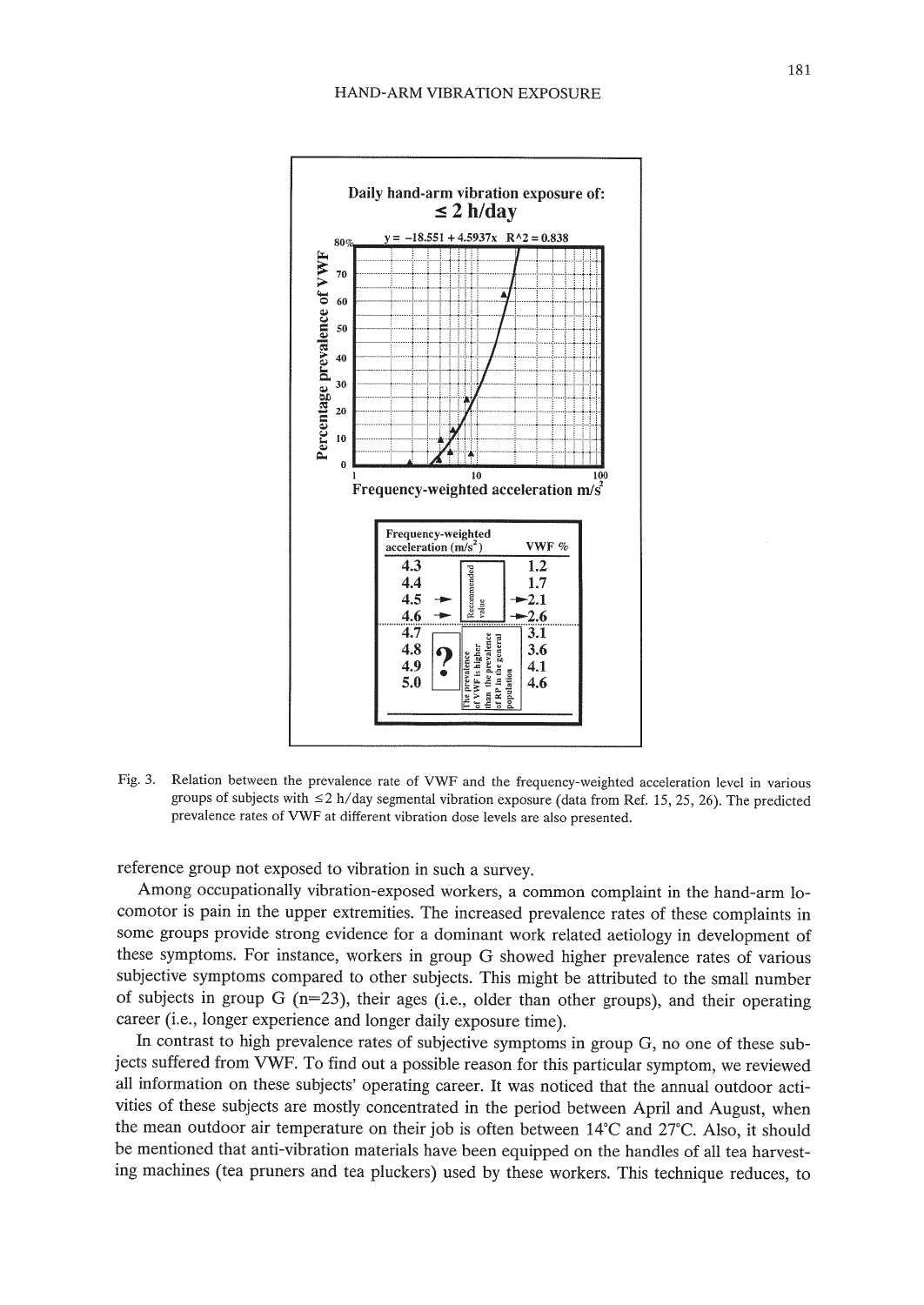some extent, the transmission of vibration to the hands. The mentioned factors besides low HTVLs could be considered as the main elements to reduce the risk of developing VWF in subjects of group G.

The higher prevalence rates of low back pain observed in the exposed groups are most probably due to incorrect ergonomic posture and not to vibration exposure. This means that by ergonomic adaptations and/or ergonomic training on the job, the prevalence of subjective symptoms may be decreased among the exposed subjects.

Regarding the proposed vibration-dose limits in this study, it should be mentioned that at this time no firm guidelines can be established regarding maximum no-effect vibration exposure levels. We concur, however, that common sense dictates that extensive vibration exposure tasks be minimized to the extent possible. Tool and job redesign may be required in many situations to accomplish the preventive measures. In addition to appropriate reductions in risk factors, medical surveillance is required and will allow greater appreciation of the extent of vibration syndrome, as well as ongoing assessment of the efficacy of preventive intervention.

## REFERENCES

- 1) Taylor, W. and Brammer A.J.: Introduction. In *Vibration effects on the hand and arm in industry,* edited by Brammer, AJ. and Taylor, W., pp.1-12 (1982), Wiley, New York.
- 2) Saito, K.: Prevention of the hand-arm vibration syndrome. *Scand. l. Work Environ. Health,* 13, 301-304 (1987).
- 3) ISO 5349. Mechanical vibration Guidelines for the measurement and assessment of human exposure to hand-transmitted vibration. International Organization for Standardization (1986), Geneva.
- 4) Mirbod, S.M., Inaba, R. and Iwata, H.: A study on the vibration-dose limit for Japanese workers exposed to hand-arm vibration. *Ind. Health,* 30, 1-22 (1992).
- 5) Mirbod, S.M., Yoshida, H., Nagata, c., Inaba, R., Komura, Y. and Iwata, H.: Hand-arm vibration syndrome and its prevalence in the present status of private forestry enterprises in Japan. *Int. Arch. Occup. Environ. Health,* 64, 93-99, (1992).
- 6) Tokita, Y. and Okuma, T.: Hand-arm transmitted vibration dosimeter. In *Hand-arm vibration,* edited by Okada, A., Taylor, W. and Dupuis, H., pp.53-57 (1990), Kyoei, Kanazawa.
- 7) Iwata, H.: Pathology and prevention of vibration syndrome. *lpn. l. Occup. Health,* 374, 9-12 (1991). (in Japanese)
- 8) BS 6842: British Standard Guide to measurement and evaluation of human response to vibration transmitted to the hand. British Standard Institution, (1987) London.
- 9) Arbejdstilsynet. Hand-arm vibration. At-cirkulæreskrivelse 7 (1990). (in Danish)
- 10) Miyashita, K., Morioka, 1., Tanabe, T., Iwata, H. and Takeda, S.: Symptoms of construction workers exposed to whole body vibration and local vibration. *Int. Arch. Occup. Environ. Health,* 64,347-351 (1992).
- 11) Harada, N., Veda, A. and Takegata, S.: Prevalence of Raynaud's phenomenon in Japanese males and females. *J. Clin. Epidemiol.,* 44, 649-655 (1991).
- 12) Inaba, R., Ariizumi, M., Nohara, S. and Okada, A.: Prevalence of Raynaud's phenomenon in inhabitants in mountain village in Hokuriku district. *Jpn. J. Health Human Ecol.,* 6, 281-285 (1989). (in Japanese with English abstract)
- 13) Iwata, R., Makino, S. and Miyashita, K.: Prevalence of Raynaud's phenomenon in individuals not using vibrating tools. *Jpn. J. Ind. Health,* 29, 500-503 (1987). (in Japanese with English abstract)
- 14) Futatsuka, M. and Veno, T.: A follow-up study of vibration-induced white finger due to chain saw operation. *Scand. J. Work Environ. Health,* 12, 304-306 (1986).
- 15) Futatsuka, M., Yasutake, N., Sakurai, T. and Matsumoto, T.: Comparative study of vibration disease among operators of vibrating tools by factor analysis. *Sr. J. Ind. Med.,* 42, 260-266 (1985).
- 16) Zeng-Shun, Y., Ru, c., Ling, Q., De-Sheng, Q. and Ya-Hua, Y: Epidemiologic survey of vibration syndrome among riveters, chippers and grinders in the railroad system of the People's Republic of China. *Seand. l. Work Environ. Health,* 12, 289-292 (1986).
- 17) Silaman, A., Holligan, S., Brenon, P. and Maddison, P.: Prevalence of symptoms of Raynaud's phenomenon in general practice. *Sr. Med. J.,* 301, 590-592 (1990).